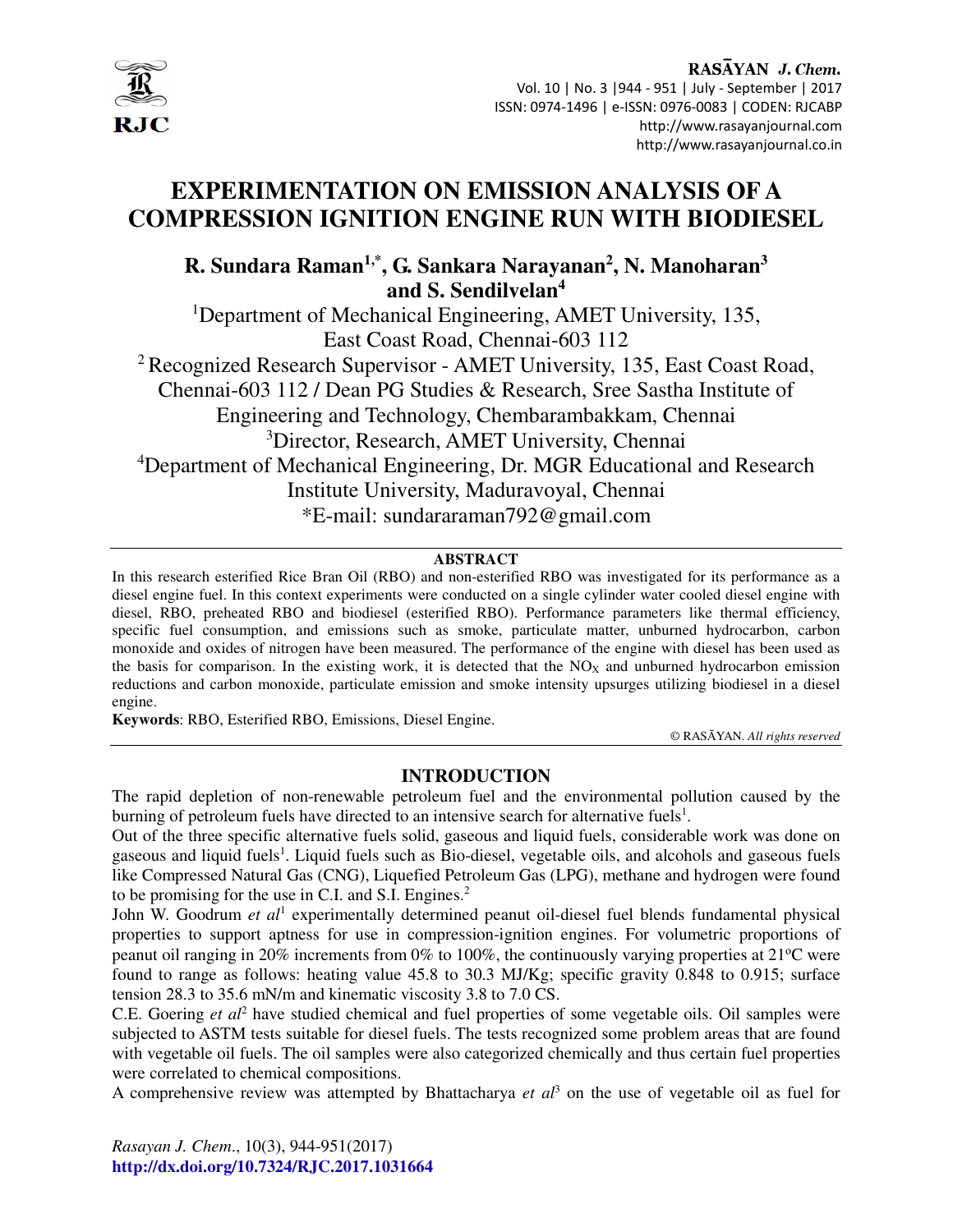# RASAYAN J. Chem.

Vol. 10 | No. 3 |944 - 951 | July - September | 2017

stationary C.I. engines. Specific vegetable oils were reviewed individually and a relative survey was presented. Normally short term engine tests have been positive with vegetable oil; long-term tests have revealed the fuel's limitations according to lubricant contamination, deposits on engine surfaces and injection issues which unfavorably affected engine durability and its performance in the long term. Transesterification of some oils was reported to gain better long-standing performance. Different blends with diesel oil and pure vegetable oil have been deployed as engine fuels for relative performance studies and the best mixes sought for dissimilar oils.

Prasad *et al*<sup>4</sup> have evaluated the non-edible vegetable oils such as Pongamin Oil and Jatropha Oil which were found to be effective substitute fuels in the low heat rejection diesel engine. Esterification, preheating and increase in injection pressures have been tried for effective utilization of the vegetable oils. Performance factors like the exhaust gas temperature and the brake specific energy consumption have been reported for changing magnitudes of brake mean effective pressure with different non-edible vegetable oils as substitute fuels. The pollution levels of black smoke and  $NO<sub>x</sub>$  have been recorded.

Seppo A. Nilemi *et al*<sup>5</sup> have investigated the performance and exhaust emission of a DI tractor diesel engine using mustard seed oil as fuel. Two dissimilar mustard seed oils (MSOs) were tested. The unesterized MSOs were cleaned by letting them stand and clear. There were no alterations made to the turbocharged diesel engine. The engine made brake torque with MSOs was moreover the same to the diesel fuel oil (DFO). Relatively comparable brake thermal efficiencies were measured with MSOs than being measured with DFO. Usage of MSOs decreased the exhaust smoke and  $NO<sub>x</sub>$  emissions. There were no big differences among the fuels recognized when the exhaust HC emissions were determined.

Diesel fuel and oleic safflower oil of high 25-75 (v/v) blend, a non-ionic sunflower oil-aqueous ethanol microemulsion, a 25-75 blend (v/v) of refined-alkali sunflower oil as well as diesel fuel and a methyl ester of sunflower oil were evaluated by Kenton R. Kaufman et al<sup>6</sup> as fuels in a D.I. Turbocharged intercooled, 4-cylinder Allischalmers diesel engine during a 200 hour EMA cycle laboratory screening endurance test. Phillips 2-D mentioned fuels engine performance functioned as the standard line for these experimental fuels.

# **Biodiesel**

Clean-burning diesel fuel is otherwise called as biodiesel which was made from both natural and renewable sources like vegetable oil<sup>3</sup>. It is also called as "mono alkyl esters".

#### **Properties of Biodiesel**

Bio diesel is the only substitute fuel that can be utilized directly in any current, unchanged diesel engine.<sup>4</sup> Since it has comparative properties to petroleum diesel fuel, bio diesel can be combined in any percentage with petroleum diesel fuel. Pure biodiesel is nontoxic, biodegradable and really free from aromatics and sulphur.<sup>5</sup> The engines tear and wear emissions have also been identified reducing the usage of Bio-diesel.

#### **Biodiesel Production**

Biodiesel is made by transesterification process. In this process triglyceride of vegetable oil is converted into glycerol and esters of fatty acid.<sup>6</sup> This fatty acid ester is known as "Biodiesel". Glycerol is a by product of esterification process. The concentration ratio of alcohol to fuel, temperature, catalyst type and stirring rate impacts the esterification procedure to more noteworthy degree.<sup>7</sup>

#### **RBO**

Rice contains only a lesser quantity of oil. When paddy is milled, the germ and bran layers are separated from the endosperm.<sup>8</sup> This forms the milling residue which is commonly known as "Rice Bran". The oil mined from Rice Bran is named as the 'RBO'. The oil content of bran is specified in the Table-1.

RBO contains a high proportion of mono-unsaturated fatty acids (40-50%) and di-unsaturated fatty acids (29-42%). The Table-2 shows the cost of various fuels. The chemical composition of RBO is given in the Table-3.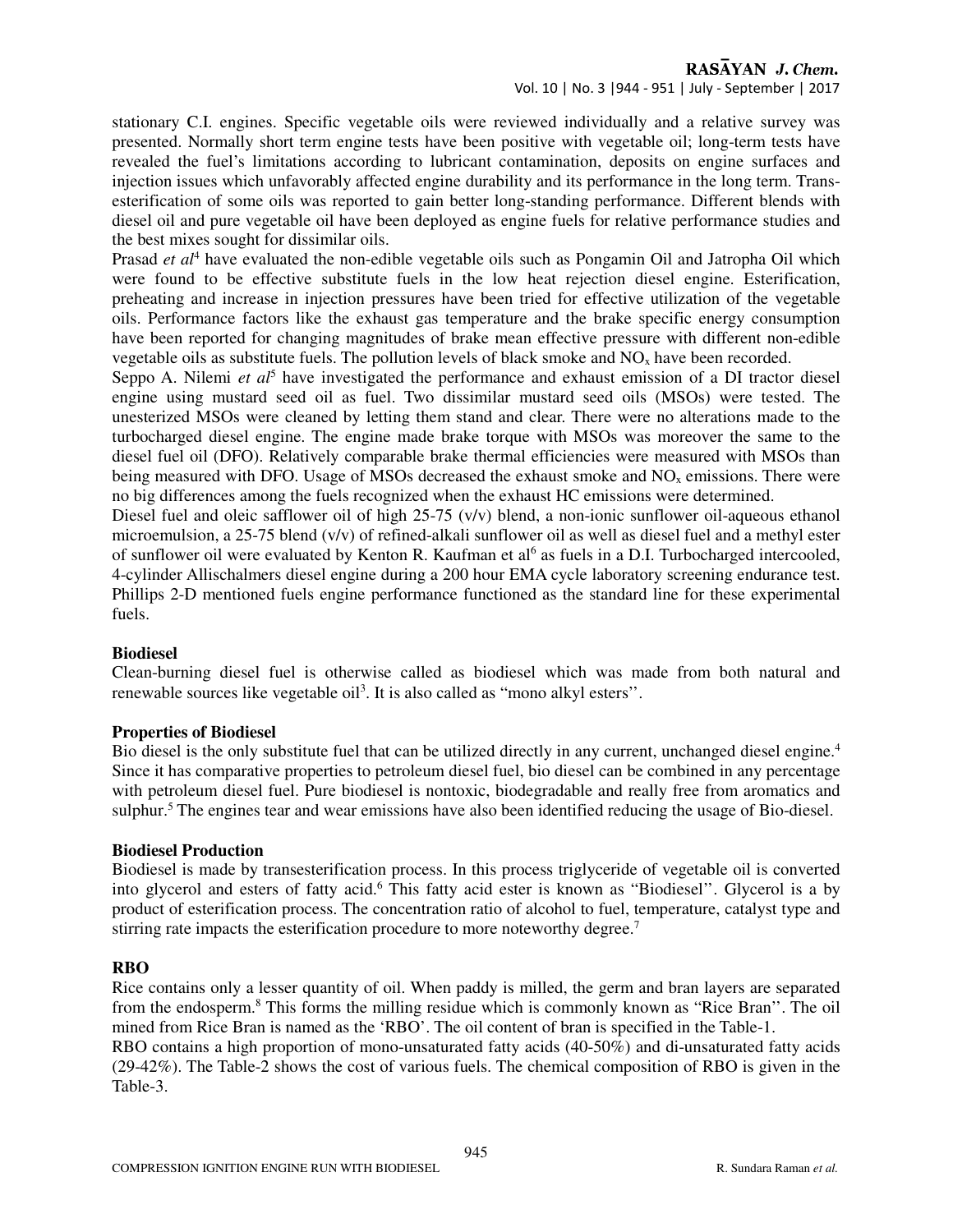#### **Problems in direct use of RBO**

The foremost problem with the direct usage of RBO as fuel in Diesel Engines is their greater viscosity. It interferes fuel injection and atomization and contributes to incomplete combustion, nozzle clogging, excessive engine deposits, ring sticking, the impurity of lubricating oil, etc., The problem of the greater viscosity of vegetable oils can be overwhelmed to a larger extent by various techniques, such as preheating, dilution, emulsification, and esterification, etc.

| Mill Type | Grade     | Oil Content $(\% )$ |
|-----------|-----------|---------------------|
| Huller    | Raw       | 4-6                 |
|           | Parboiled | 4-6                 |
| Shelter   | Raw       | $12 - 15$           |
|           | Parboiled | $15-20$             |
| Modern    | Raw       | $15-20$             |
|           | Parboiled | $25 - 30$           |

Table-1: Oil content of bran from different mills

#### **Ester of RBO**

A single mole of the RBO and another three moles of ethanol are taken in a round bottom flask. The mixture is stirred vigorously and heated to about 70°C for one hour since RBO and ethanol are immiscible liquids. Now, the mixture is cooled to  $50^{\circ}$ C, and then sodium hydroxide and little amounts of ethanol are added. Here sodium hydroxide acts as a catalyst. Again the mixture is heated to about 70°C for one hour and stirred vigorously. The reaction takes place and three moles of fatty acids and one mole of glycerol are produced. Glycerol is valuable by product.<sup>9</sup>

Now the solution is cooled to 50°C and some amount of concentrated hydrochloric acid and cool water are added. Then it is permitted to cool full night at room temperature without stirring. Two layers are formed. The bottom layer consists of glycerol and the top layer is the ester otherwise called biodiesel. It is separated from the glycerol and then used as fuel.<sup>10</sup>

| S. No. | Fuels            | Cost per liter in Rs. |
|--------|------------------|-----------------------|
|        | Gasoline         | 66                    |
|        | Diesel           | 50                    |
|        | <b>RBO</b>       |                       |
|        | <b>Biodiesel</b> |                       |

Table-2: Cost of various fuels

|                                      |          | <b>Biodiesel</b> | 13          |  |  |  |  |
|--------------------------------------|----------|------------------|-------------|--|--|--|--|
| Table-3: Chemical composition of RBO |          |                  |             |  |  |  |  |
| S. No.                               | Fuels    |                  | <b>RBO</b>  |  |  |  |  |
|                                      | Myristic |                  | $0.4 - 1.0$ |  |  |  |  |
| 2.                                   | Palmitic |                  | $12 - 18$   |  |  |  |  |
| 3.                                   | Stearic  |                  | $1 - 3$     |  |  |  |  |
|                                      | Oleic    |                  | $40 - 50$   |  |  |  |  |

5. Linoleic 29 – 42 6. Linolenic 0.5 – 1.0 7. Arachidic 0 8. Beberic & Lignoceric 0.2

#### **Chemical reaction in Biodiesel production**

RBO, when reacted with ethanol in the presence of NaOH, gives glycerol and ethyl ester of RBO.

#### **Properties of RBO Ester**

The viscosity of RBO Ester is very low compared to Raw RBO. The density of the Raw RBO Ester is also reduced and comparable one with a diesel. The calorific value of the ester is slightly reduced. But the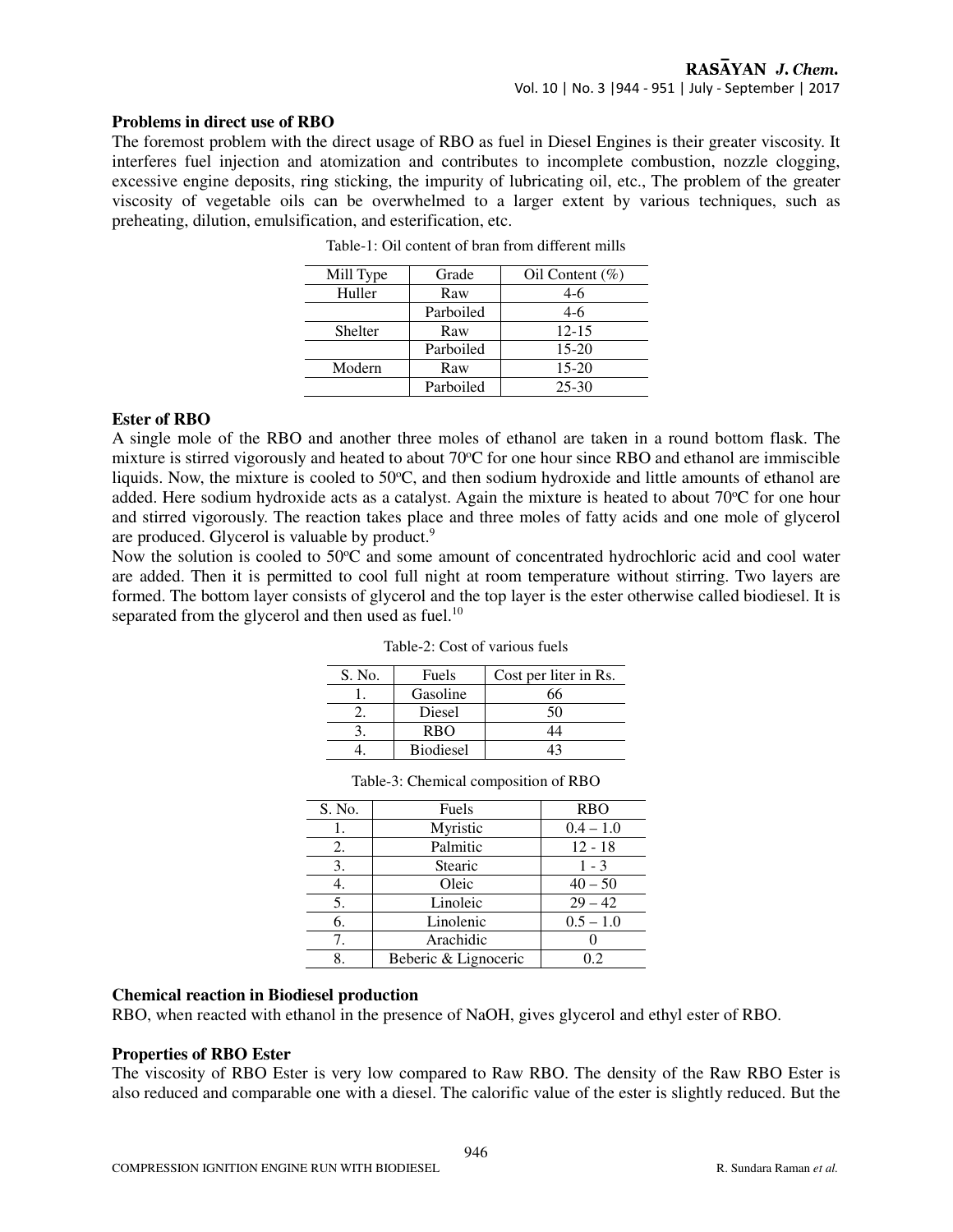cetane number of the ester is increased from the raw RBO. Cetane number, flash point and carbon residue of the ester is decreased from the raw oil values.<sup>11</sup> The properties of RBO and its ester are given in the Table-4.

|        | Table-4: Properties of RBO and its Ester |        |           |           |  |  |  |  |
|--------|------------------------------------------|--------|-----------|-----------|--|--|--|--|
| S. No. | Properties                               | Diesel | Rice      | Rice Bran |  |  |  |  |
|        |                                          |        | Bran Oil  | Oil Ester |  |  |  |  |
|        | Density                                  | 840    | 910       | 875       |  |  |  |  |
| 2.     | Calorific Value                          | 43000  | 39465     | 38190     |  |  |  |  |
|        | KJ/Kg                                    |        |           |           |  |  |  |  |
| 3.     | Viscosity at 38°C                        | 2.7    | 38.5      | 3.9       |  |  |  |  |
| 4.     | Cetane Number                            | 47     | $40 - 45$ | 50        |  |  |  |  |
|        | Flash Point °C                           | 52     | 240       | 180       |  |  |  |  |
| O.     | Carbon Residue %W                        | 0.35   | 0.24      | 0.10      |  |  |  |  |

# **Experimental Programme for Emission Measurement**

This chapter describes the experimental techniques carried on how to work on the engine with various fuels such as Diesel, Raw and as well preheated RBO and Biodiesel (RBO Ester).

#### **Base Line Testing**

The flow of cooling water, the level of lubricant and the fuel level are checked while starting the engine. Diesel is used as fuel for this testing.<sup>12</sup> The load on the engine is released and it is cranked by retaining the decompression lever and the fuel act off lever of the fuel pump in the ON position. When the engine begins, the decompression lever is disengaged and the speed of the engine is increased to 1500 rpm and maintained. Thus, the engine is allowed to run for 15 minutes to reach the steady state conditions. The times taken for 10 CC of fuel consumption and the hydrocarbon, CO, smoke, particulate matter, NOx and exhaust temperature are measured.<sup>13</sup> Then the load is changed in steps of 20% and after reaching the steady state condition all the above readings are taken. The test is repeated up to 100% load. Before stopping, all the loads are released and the engine is brought to zero loads.

# **Testing with Raw RBO**

The flow of cooling water, the level of lubricant and the fuel level are checked while starting the engine. For this testing Raw RBO is used as fuel. The load on the engine is released and the engine is cranked by keeping the decompression lever and the fuel act off the level of the fuel pump in the ON position. When the engine starts, the decompression lever is disengaged and the speed of the engine is increased to 1500 rpm and maintained.<sup>14</sup> Thus, the engine is allowed to run for 15 minutes to reach the steady state conditions. Then the time taken for 10 CC of fuel consumption and the hydrocarbon, CO, smoke, particulate matter, NOx and exhaust temperature are measured. Then the load is changed in steps of 20% and after reaching the steady state condition all the above readings are taken. The test is repeated up to 100% load. Before stopping, all the loads are released and the engine is brought to zero load.<sup>15</sup>

# **Testing with preheated RBO**

RBO is found to be highly viscous oil and it will block the injector nozzle and may damage the fuel pump and the injector nozzle in long term operation.<sup>16</sup>

The heating process reduces the viscosity and decomposes the components in the composition of the RBO. The optimum temperature for this purpose is  $100^{\circ}$ C and thus maintaining the temperature of the fuel around  $100^{\circ}$ C is found suitable for the experiment.

# **Heating and Testing Procedure**

Oil is filled in the fuel tank and the level of fuel in noted down. Heating is done electrically by an immersion heater. The immersion heater is suspended from the top into the fuel tank till its coils are fully immersed in the fuel. The thermometer is immersed in the burette till its bulb is inside the fuel column.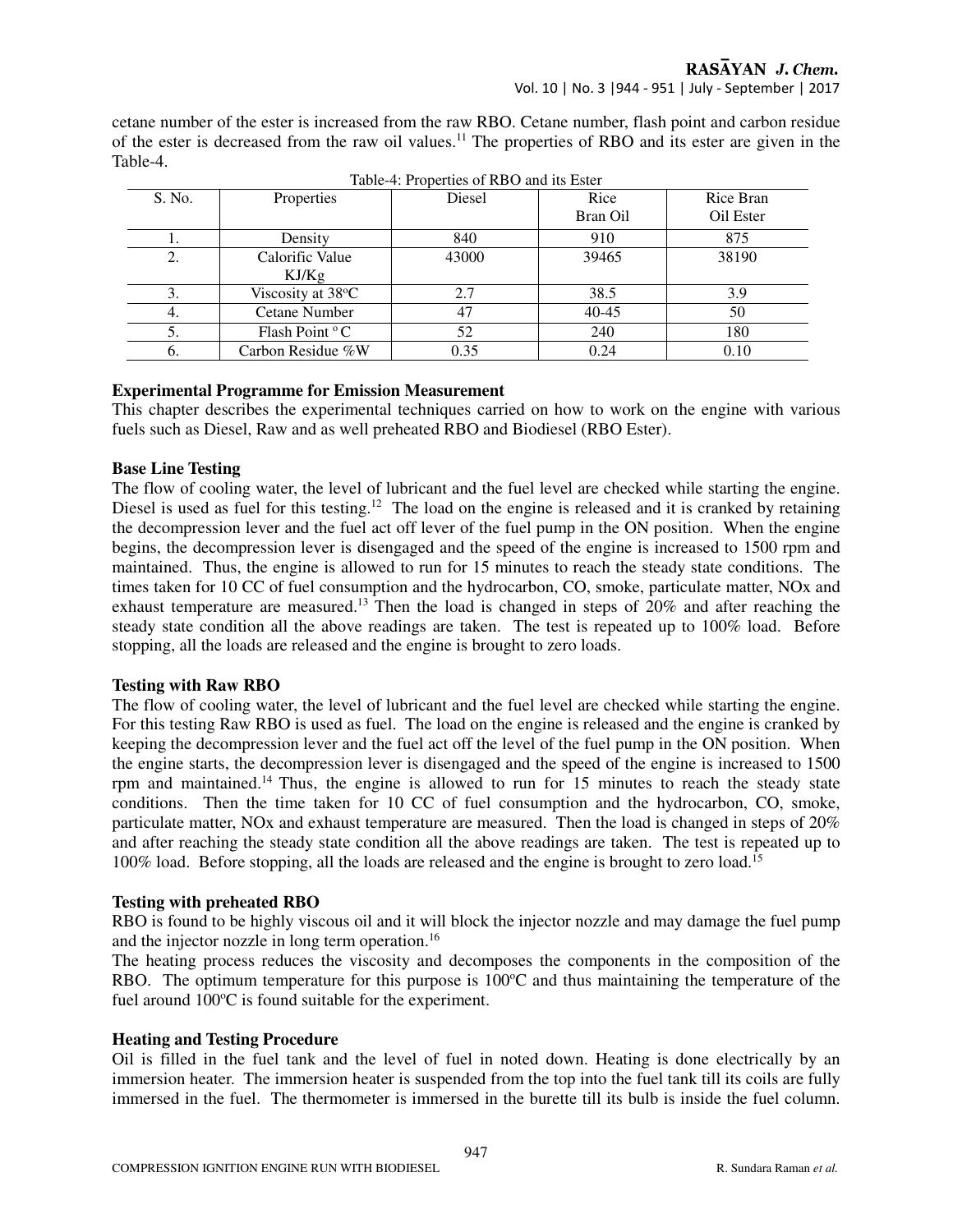The heater is switched on and the temperature rise was followed. For maintaining the temperature of the fuel around  $100^{\circ}$ C, a temperature control unit can be used.

The flow of cooling water, the level of lubricant and the fuel level are checked while starting the engine. For this testing Preheated RBO is used as fuel. The load on the engine is released. The engine is cranked by keeping the decompression lever and the fuel act off lever of the fuel pump in the ON position. When the engine starts, the decompression lever is disengaged and the speed of the engine is increased to 1500 rpm and maintained. Thus, the engine is allowed to run for 15 minutes to reach the steady state conditions. The times taken for 10 CC of fuel consumption and the hydrocarbon, CO, smoke, particulate matter, NOx and exhaust temperature are measured. Then the load is changed in steps of 20% and after reaching the state of steady condition, all the above readings are noted. The test is repeated up to 100% load. Before stopping all the loads are released and the engine is brought to zero loads. The constant temperature of the fuel is maintained in this whole process.<sup>17</sup>

#### **Testing with Biodiesel**

The cooling water flow, lubricant level, and the fuel level are checked while starting the engine. For this testing, Biodiesel is used as fuel. The load on the engine is released. The engine is cranked by keeping the decompression lever and the fuel act off lever of the fuel pump in the ON position. When the engine starts, the decompression lever is disengaged and the speed of the engine is increased to 1500 rpm and maintained.<sup>18</sup> Thus, the engine is allowed to run for 15 minutes to reach the steady state conditions. The times taken for 10 CC of fuel consumption and the hydrocarbon, CO, smoke, particulate matter, NOx and exhaust temperature are measured. After that, the load is changed in steps of 20% and after getting the steady state condition all the above readings are taken. The test is repeated up to 100% load. Before stopping all the loads are released and the engine is brought to zero loads.<sup>19</sup>

#### **Experimental Uncertainty**

The engine exhaust emission like CO, HC,  $NO<sub>x</sub>$ , smoke and particulate matter is calculated by using appropriate instruments.

# **CO Measurement**

CO is measured by using Exhaust Gas Analyser. The analyzer is switched on and left for 5 minutes to warm up. From the main menu, the reading option is selected. Then the sample gas is admitted to the analyzer by using a probe. Finally, the readings are taken from the screen display. CO is measured in % volume unit.

# **Exhaust Gas Analyser**

It is a fully microprocessor controlled exhaust gas analyzer employing Non-Dispersive Infra-Red (NDIR) Technique. The analyzer measures carbon monoxide, hydrocarbons, carbon dioxide and oxygen in the exhaust. Zero calibration can be ordered at any wanted time by the operator and automatically executed by the analyzer. An automatic auto zero check is performed every thirty minutes when the analyzer is switched on.

#### **HC Measurement**

The unburned hydrocarbon is measured by exhaust gas analyzer. It is measured in ppm volume unit**.** 

#### **NO**x **Measurement**

 $NO<sub>x</sub>$  is measured by using Exhaust Gas Analyser.  $NO<sub>x</sub>$  is measured in ppm volume unit.

# **Technovation-89 Gas Analyser**

The heart of the instrument is an electrochemical sensor which converts the concentration of gas encountered around it into an electrical signal which is sensed, amplified, compensated, and displayed by the instrument in terms of ppm on LCD.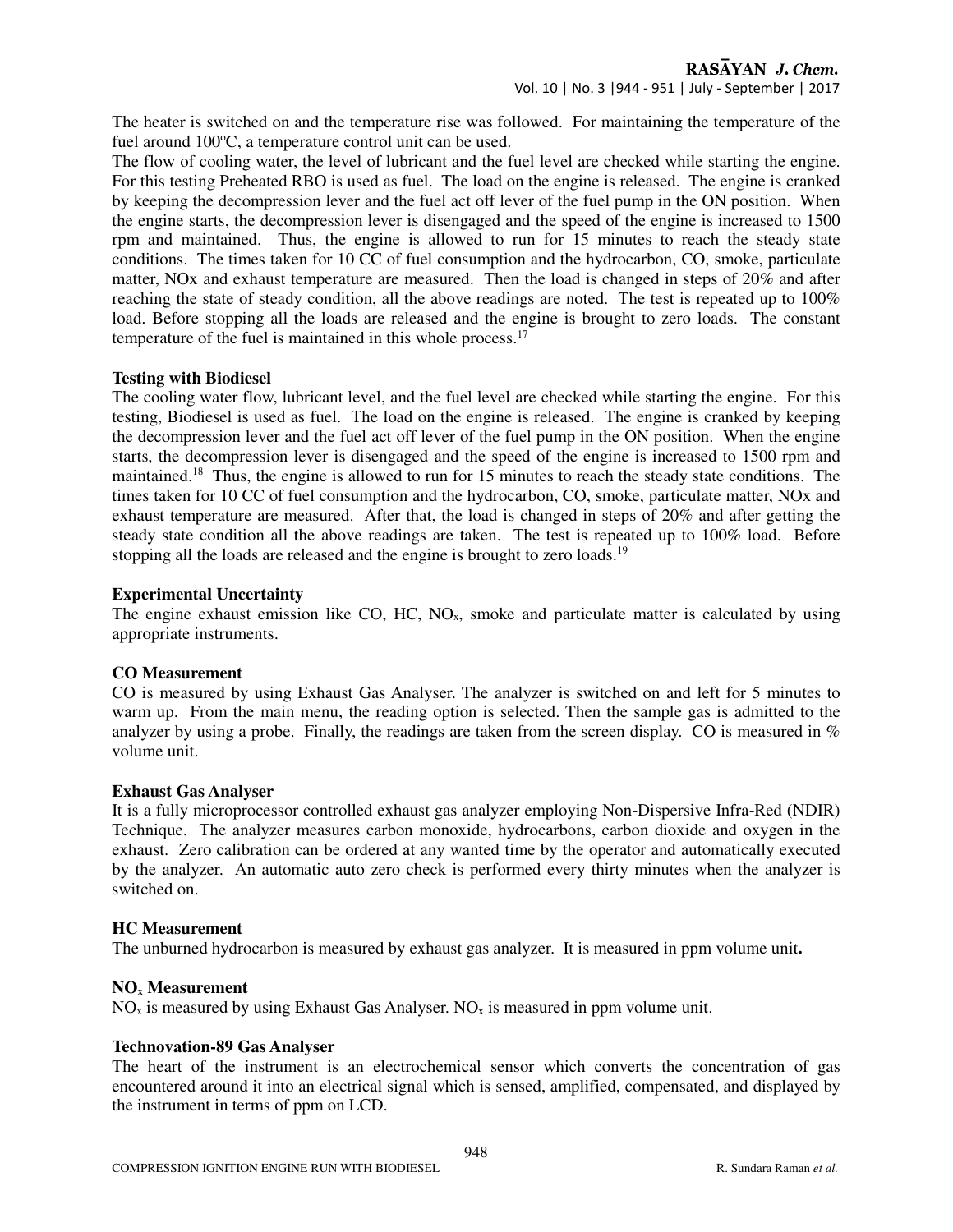#### **Measurement of Smoke Intensity**

Smoke intensity is measured by IIP smoke meter. The filter paper is placed on the filter paper disc. The gas trial is drawn through the filter paper. Then the filter paper is evaluated by means of photocell reflector meter unit to give a precise assessment of the intensity of the spot. The intensity of the spot is measured on a scale of 10 arbitrary units called Bosch Smoke Unit (BSU).

# **EXPERIMENTAL**

The experimental set-up is as shown in the Fig.-1. The engine used in this investigation is a four stroke, water cooled, single cylinder, direct injection and vertical diesel engine at 3.78 KW running at 2000 rpm. The engine is mounted on the bed with suitable connections for lubrication and cooling water supply. The fuel is supplied from a fuel tank with three-way cock to allow the fuel either from the tank or through the burette.13,18



Fig.-1: Schematic of the experimental setup for performance analysis

- 1. Test Engine  $7.NO<sub>x</sub>$  Analyser
- 
- 3. Dynamometer panel 9.Muffler
- 
- 
- 

2. Dynamometer 8.CO/HC Analyser 4. Fuel Tank 10.Exhaust Gas Temperature Indicator 5. Fuel Burette 11.Smoke Meter 6. Air Filter 12.Engine Test Bed

# **RESULTS AND DISCUSSION**

- 1. The brake specific fuel consumption of the engine with biodiesel is greater than that of diesel.
- 2. The exhaust gas temperature of diesel is less than biodiesel at full load conditions. The variation of exhaust gas temperature with brake power is shown in Fig.-2.
- 3. Brake thermal efficacy of biodiesel is less than diesel.
- 4. Biodiesel produces significantly less amount of hydrocarbons.
- 5. Biodiesel produces more smoke emission than that of diesel. The variation of smoke intensity with brake power is shown in Fig.-3.
- 6. Blending with standard diesel fuel is usually done to improve the engine performance. The ratio of the blend is based on their molecular weight. Blending can also be done with alcohols to increase the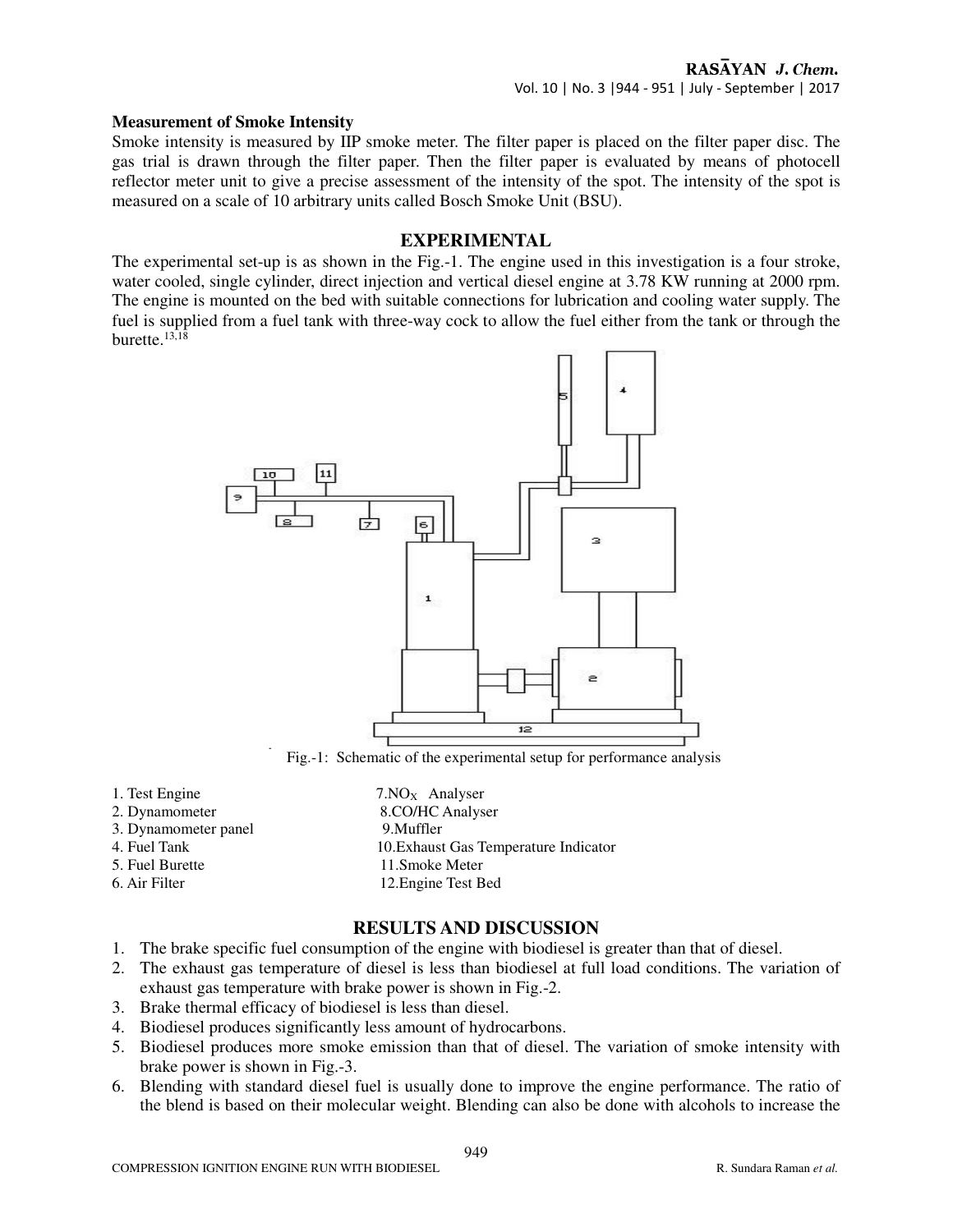performance and to reduce emission.

7. The catalytic coating can improve the performance of any engine and combustion rates and this decreases the emission levels. The performance of the engine with catalytic coating using biodiesel as a fuel can be studied in future.



Fig.-2: Variation of exhaust temperature with power



Fig.-3: Variation of smoke level with brake power

- 8. Micro emulsification is one of the processes of reducing vegetable oils viscosity. The property of the oil obtained by micro emulsified vegetable oil can be studied and its feasibility of using as a fuel in engines can be done in future.
- 9. Inlet oxygen enrichment can be tried.
- 10. Combustion characteristics of the vegetable oil can be studied by analyzing P-θ diagram.
- 11. Biodiesel produced from other vegetable oils like jatropha, karanji, neem, sunflower, palmoil, carcus, punga can be tried.

# **REFERENCES**

- 1. John W. Goodrum and S. Edward Law, *ASAE Paper*, **897**(1982).
- 2. C.E. Goering, A.W. Schwab, M.J. Daugherty, E.H. Pryde and A.J. Haekin, *ASAE Paper*, **1472**(1982).
- 3. S. Bhattacharya and C.S. Reddy, *ASAE Paper*, **157**(1994).
- 4. K. Moshizawa, K. Mori and K.Arai, *Proceedings of the Institution of Mechanical Engineers*, **2(214)**, 181(2000).